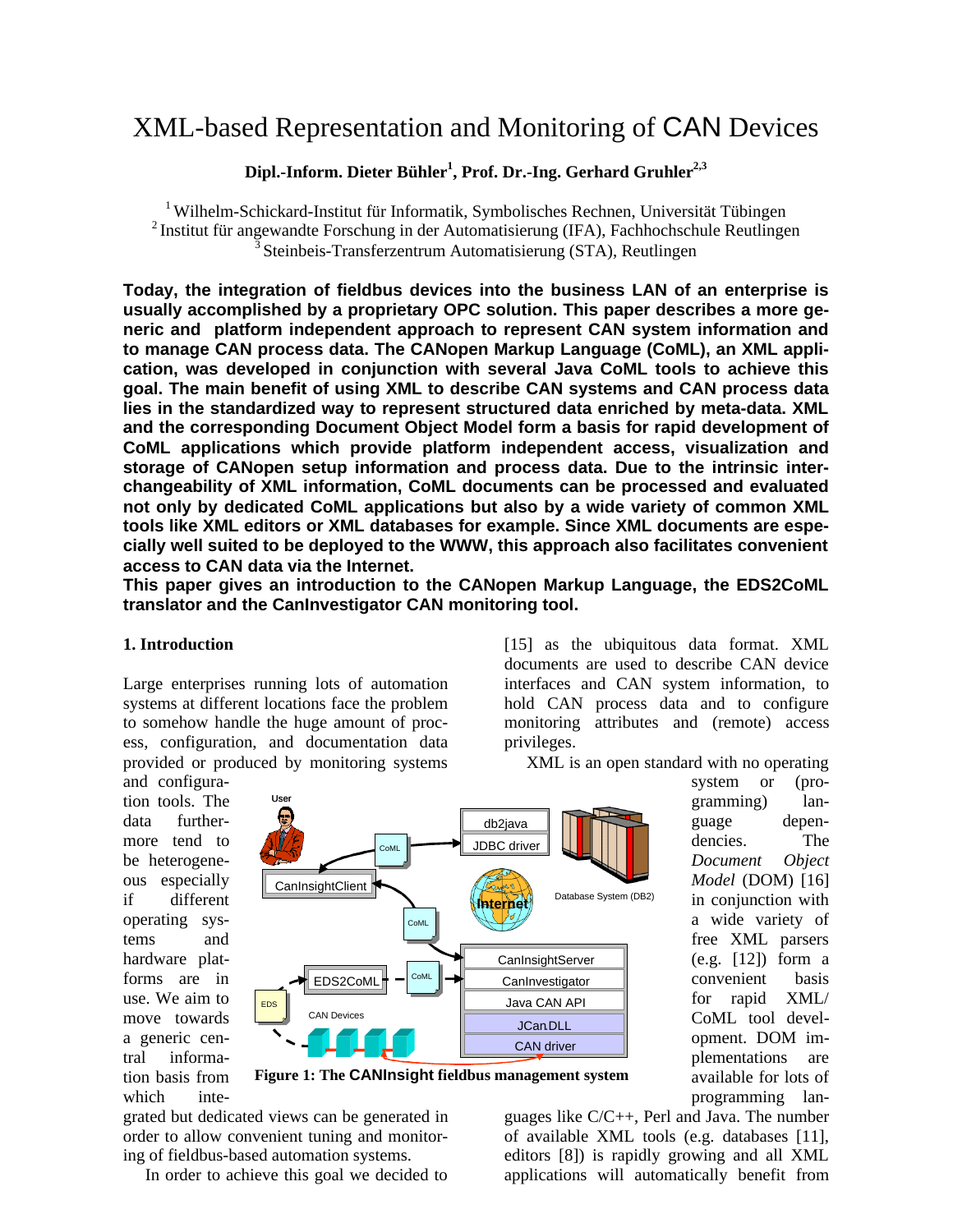structured data with XML documents results in a maximum degree of manageability and interchangeability of the information within the system and even across the system boundaries.

In this paper we will give an introduction to the *CANopen Markup Language* (CoML), our XML application to represent CAN related data, and present two CoML tools which are actually subsystems of the CANInsight remote CAN management system [4] (cf. Figure 1) which we are developing at the moment. The EDS2CoML subsystem translates CANopen EDS files to valid CoML documents and the CanInvestigator component provides monitoring information of CAN automation systems by creating corresponding CoML documents.

The paper will further present a comparison between the CoML layout and the *Profile Exchange Language* [9] proposed by the IEC.

## **2. XML and DOM**

This section gives a short and informal introduction to XML and the Document Object Model (DOM). Please refer to the XML 1.0 and DOM Level 1 specification for detailed information.

XML documents are plain text files. The character encoding (e.g. Unicode [13]) can be explicitly specified in a declaration part of the document. An XML document is *well-formed* if the document and its sub-entities can be derived from the formal XML grammar given in the XML specification. XML documents are logically structured by tags. A tag consists of a pair of enclosing angle brackets, a tag name and attributes. The part of a document from an opening to the corresponding closing tag is called an XML element. Since in XML the tags have to be balanced (every opening tag must have a corresponding closing tag) and the resulting elements have to be nested correctly within a single root element, the logical structure of every well-formed XML document is a single rooted tree called the *document tree*.

The *Document Object Mode*l defined by the W3C (www.w3c.org) is a set of abstract (programming) interfaces which provide access to the logical tree structure of an XML document. An implementation of these interfaces allows easy creation, modification, and analysis of XML document trees. DOM implementations are available for lots of different programming languages (e.g. *Java API for XML Parsing*

XML is designed as a meta-language and provides the *Document Type Definition* (DTD) concept to specify document classes. Among other things, the DTD lists the known tags, the allowed element nesting and element attributes. If a well-formed XML document meets all restrictions given in a referenced DTD the document is called *valid.* In other words: Valid documents are instances of the document class defined by the corresponding DTD.

# **3. The CANopen Markup Language (CoML)**

The CoML Document Type Definition [5] is a grammar which restricts the set of all wellformed XML documents to a class of documents describing CANopen device profiles, CANopen system configurations and CANopen process data. For each of the named purposes there exists a corresponding XML element which is able to represent the required information.

**CANopen Device Profiles**: The element *Module* represents CANopen device profiles. The structure of this element and the naming of its subelements and their attributes (cf. Figure 2) are directly derived from the CANopen Electronic Data Sheet (EDS) [6] format. All information that may be contained within an EDS can be represented by a corresponding Module element. In fact the *Module* information normally is a true superset of the EDS information since some additional parameters (e.g. the *Mute* attribute cf. Section 5) were integrated into the device profile description.

The EDS2CoML tool (cf. Section 4) performs an automatic translation from the EDS format to CoML and vice versa. The device profile description can also be written from scratch with a general purpose XML editor (e.g. [8]). The editor can keep track of the correctness of the document by double-checking the referenced CoML DTD while the document is created.

**CANopen Process Data**: The CanInvestigator component retrieves complete parameter images of (running) CANopen automation systems. The gathered information is represented by a single CoML document within a StateInformation element (cf. Figure 4). The StateInformation element is a compact format for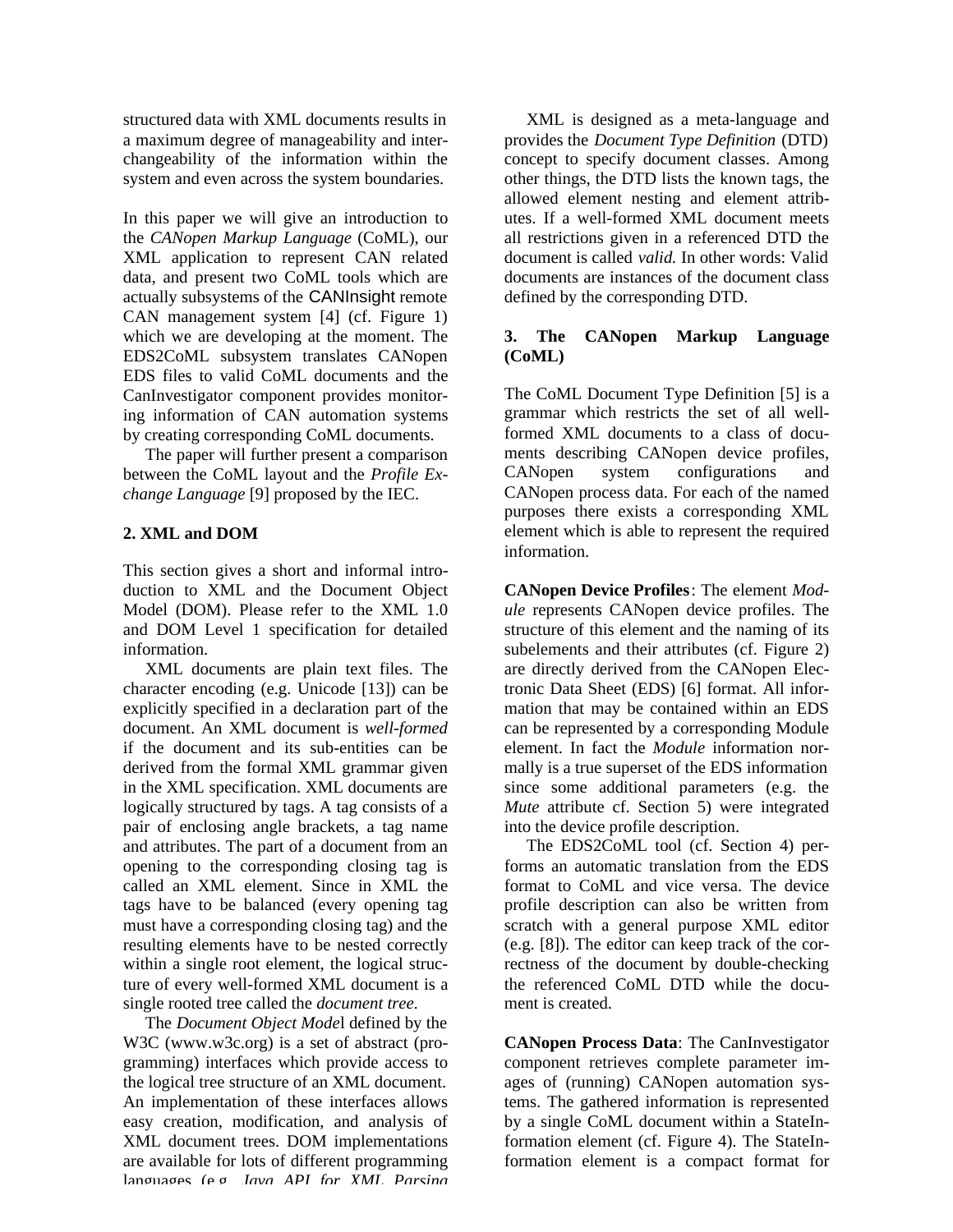

**Figure 2: CoML device profile description in a general purpose XML editor**

storing current parameter values together with the corresponding CAN module IDs and index values.

A detailed description of CoML is beyond the scope of this paper and can be found in [3].

#### **4. The EDS2CoML Translator**

The EDS2CoML tool translates EDS files to CoML documents and vice versa It provides a standard CoML text view and an interactive CoML tree view which provides convenient access to selectable parts of the device profile information. In the EDS text mode the EDS2CoML tool behaves like a standard text editor with cut 'n' paste and search functionality. The translation (in both directions) is initiated just by selecting the corresponding view mode.

The tree view is implemented as a standard Java JTree component. In order to let a JTree work on an XML DOM we created the new class *TreeElement* (cf. www-sr.informatik.unituebingen.de/CanInsight/doc/). This class is



**Figure 3: The interactive tree view of the EDS2CoML translator**

implements the *javax.swing.tree.TreeNode* interface (which is part of the Java core standard). The implementation of the *TreeNode* interface calls the corresponding DOM methods of the *ElementNode* class to let XML nodes behave like Java JTree nodes.

The allocation of *TreeElement* objects instead of *ElementNode* objects during the DOM creation is configured by passing a corresponding property sheet to the *ElementFactory* object associated with the XML parser instance.

The EDS2CoML translator uses a validating parser and echos all XML errors and warnings to the *Translation Log* view. Thus, all EDS conformance restrictions that are expressible in DTD syntax are automatically checked during the translation and may be used as a first step in an EDS conformance test.

## **5. The CanInvestigator Monitoring Component**

The CanInvestigator CAN monitoring component produces CoML documents containing the parameter images of the connected devices. The monitoring is configured by the *Module* elements (cf. Section 3) of an initialization CoML document which is read by CanInvestigator at startup time. It provides all necessary information to compute an index of all readable parameter values of all connected devices.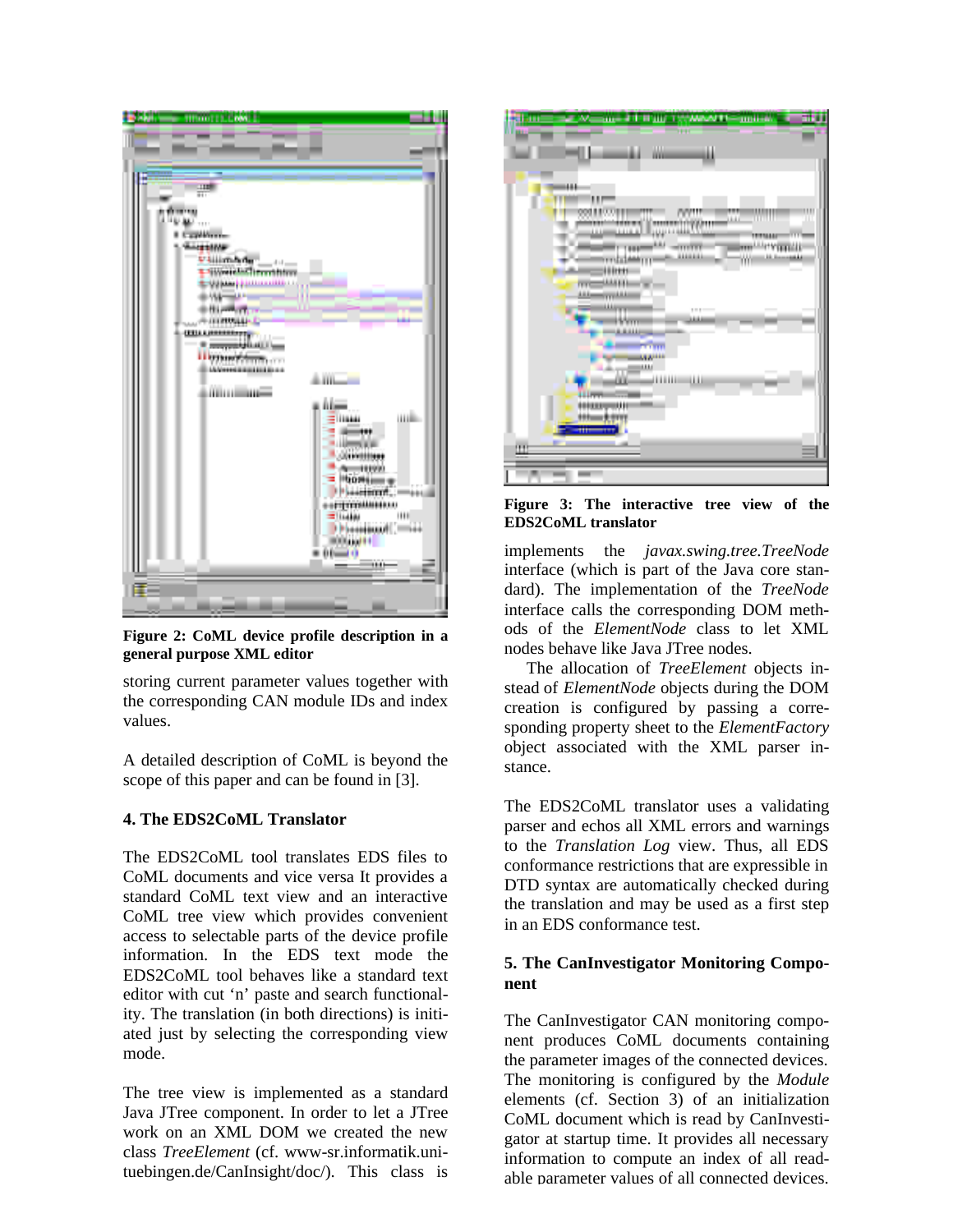mute attribute of the *Object* element, allowing a fine grained definition of the relevant parameter set.

When the monitoring is triggered either by an external request (e.g. from the CANInsight client) or by an internal cyclic signal, the CanInvestigator component requests all indexed parameters via a corresponding CANopen Service Data Object. The retrieved parameter values are decoded according to [7] and stored in a CoML *StateInformation* element which allows a compact representation of the system state (cf. Figure 4). The corresponding *Module* element information is referenced via the *LocationId* attribute of the *State-Information* element.

| 20411                                                                  | <b>Empirishment in the annual control of the control</b>                   | السلاء                                                                 |
|------------------------------------------------------------------------|----------------------------------------------------------------------------|------------------------------------------------------------------------|
| 또!!!                                                                   |                                                                            | амии                                                                   |
|                                                                        |                                                                            |                                                                        |
| щв<br>m.<br>ilim <sup>14</sup><br>$\overline{a}$<br>$1 - 24 - 4$       | MHH<br>ш                                                                   |                                                                        |
| 3888-111<br><b>SERVA</b><br><b>MARTITE</b>                             | <b>JEER INT</b><br>4441111<br>$12223 - 0.0$<br>ಠಾ<br>030011111<br>Ш        |                                                                        |
| <b>JERNALINIES</b><br>sociiimmi illilless<br><b>HERRIO (HORSE)</b>     | ,,,,,,,<br>$\cdots$<br>AHHH≡≥€O                                            | umw<br>中田<br>00000<br><b>Blazz</b>                                     |
| <b>HEMMINING</b><br><b>COLLUMBER UPHERS!</b><br><b>COMMUNISTRATION</b> | cσ<br><b>JUITE</b><br><b>HILLER</b><br>AADO.                               | $     \leq$<br>m<br>┉<br>WE<br>360L                                    |
| , Jižuunidi<br>WITHING                                                 | <b>SOOH!</b><br><b>WHITE</b><br><b>SHILL</b><br><b>JULI</b>                | Ψ<br>188<br>اللابب<br><b>HALLWA</b><br>w,<br>Anaras<br><b>TTI</b><br>m |
| AATEMBAAGE:<br>sociamni (min<br>++-010111111                           | 88<br>TITHI<br><b>J.J.mm</b><br>$1111111 =$<br><b>SALL</b><br><b>HILLE</b> | --<br><b>TERMINE</b><br><b>Little Day 24</b>                           |
| 11.TYPP<br><b>III</b> I444                                             | иине<br>vyski<br><b>ITM</b><br>M                                           | undere in die<br>荆                                                     |
| isan<br>œ                                                              | н                                                                          | ш<br>Ш                                                                 |

**Figure 4: CoML process data**

The CanInvestigator is implemented in Java and can be used as a stand-alone CAN monitoring application that produces CoML State-Information documents with a specific frequency or as a software component providing CoML parameter images from within a different Java application. For example, the CANInsight server uses a CanInvestigator instance to create CoML state information documents which are transferred to remote clients by means of Java Remote Method Invocation.

The access to the CAN hardware is managed by our Java CAN API [2] which forms a convenient framework for rapid CAN/CANopen tool development by encapsulating generic CAN layer 2 messages as well as CANopen

setup we use a CANCardX from Vector Informatik (www.vector-informatik.de) in conjunction with our JCan.DLL [1] which performs the message filtering, message notification and Java to C++ code mediation.

The creation of a complete parameter image of a DIOC711 I/O module from Selectron (www.selectron.ch) for example takes about 770 milliseconds on a Pentium II 350 MHz/WinNT system and a CAN baud rate of 125000.

#### **6. The Profile Exchange Language**

The *Profile Exchange Language* (proposed in IEC 61915 [9]) defines a common representation of networked industrial devices and provides a template for documenting that representation independent of the controller device interface used. An XML DTD is provided for the description of generic device profiles.

> While the general idea and the specification itself seems to be sound, the provided mapping to an XML representation does not exploit the structural expressiveness of XML. For example, [9, Section 4.5.2.4] describes how to encode the profile classification into one single string value which is mapped onto one XML element with no internal structure. Since the profile classification consists of information about the provided automation function and the device type identifier, it should have a corresponding internal structure that allows direct ac-

cess to the internal information and should not require further non-XML parsing

There are a few more sections in the specification where the XML specification seems to be too flat in the same way as described above. This seems not to be too hard to handle but there is a further major drawback in the provided XML mapping. As depicted in Figure 5, the value of a described parameter (Par.-Value) is mapped onto the same hierarchical level as the parameter description (Parameter) and not onto a child element of the description like it is done in CoML. This requires the two elements to be linked together via some kind of explicit reference.

Besides the risk of producing dangling references when deleting or undating parameter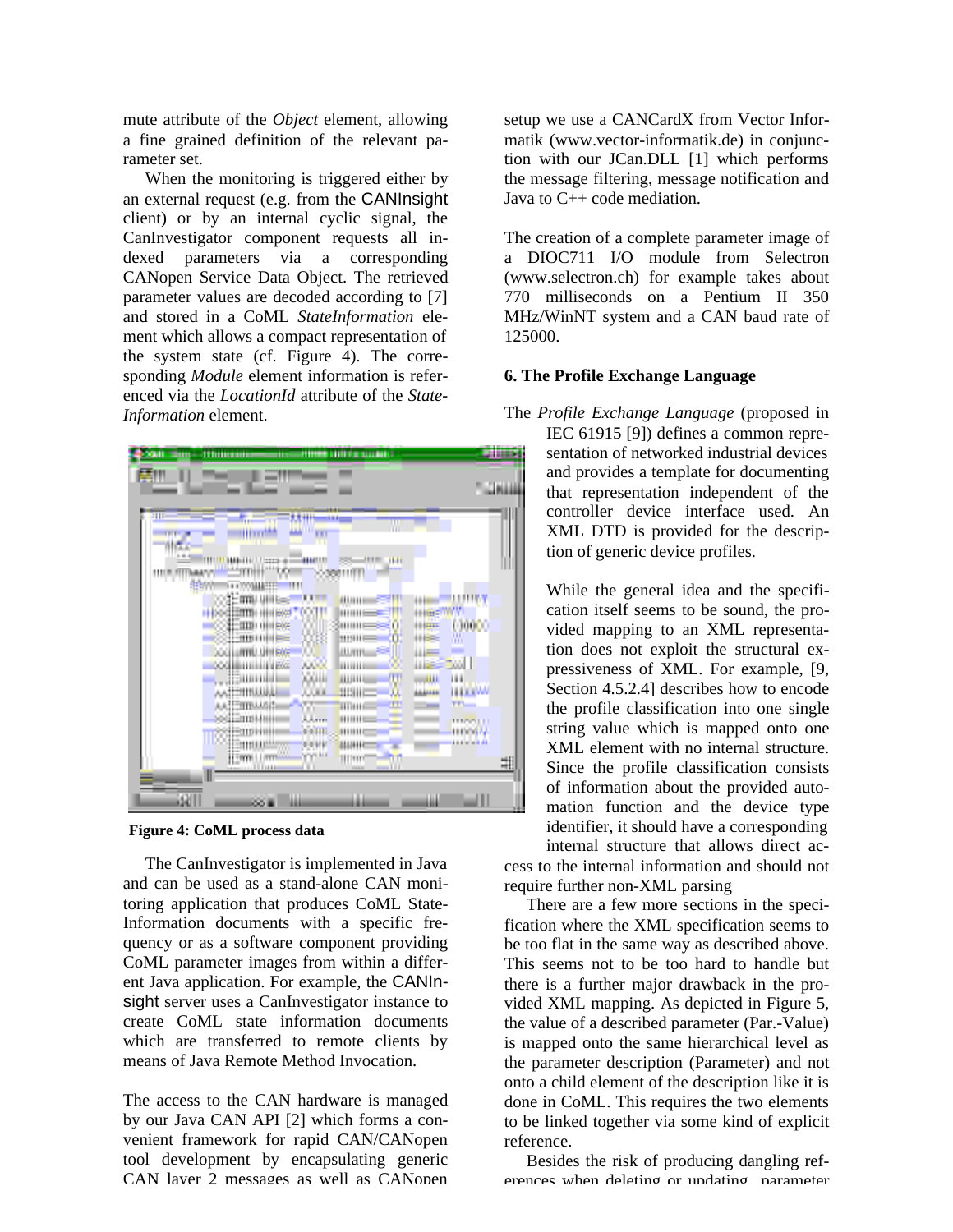

 **Figure 5: The Profile Exchange Language vs. CoML**

pensive to handle by an application. For instance, let the application be interested in the current value of a parameter which is identified by its description. First, the application has to traverse the DOM to retrieve the parameter description and the reference to the parameter value element. In the Profile Exchange Language this reference is the name of the parameter. Second, the application now has to traverse the DOM a second time, until it retrieves the specific parameter value element which holds the same parameter name subelement like the parameter description element does. In contrast, the CoML DOM allows direct access to parameter values via the parameter description since the parameter value element is simply a subelement of the parameter description (cf. Figure 5).

The Profile Exchange Language often uses explicit references in the way described above as would be adequate in the context of relational databases, but in XML this approach makes the resulting document object models hard and expensive to handle. Furthermore, modern native XML databases (like the Tamino system) can be used to store the profile descriptions without the need to break down the hierarchical structure of XML to a flat relational data layout.

In general, it would be possible to extend the Profile Exchange Language with the CoML elements (cf. Figure 5) but at the current stage we would suggest not to do this because of the drawbacks stated above.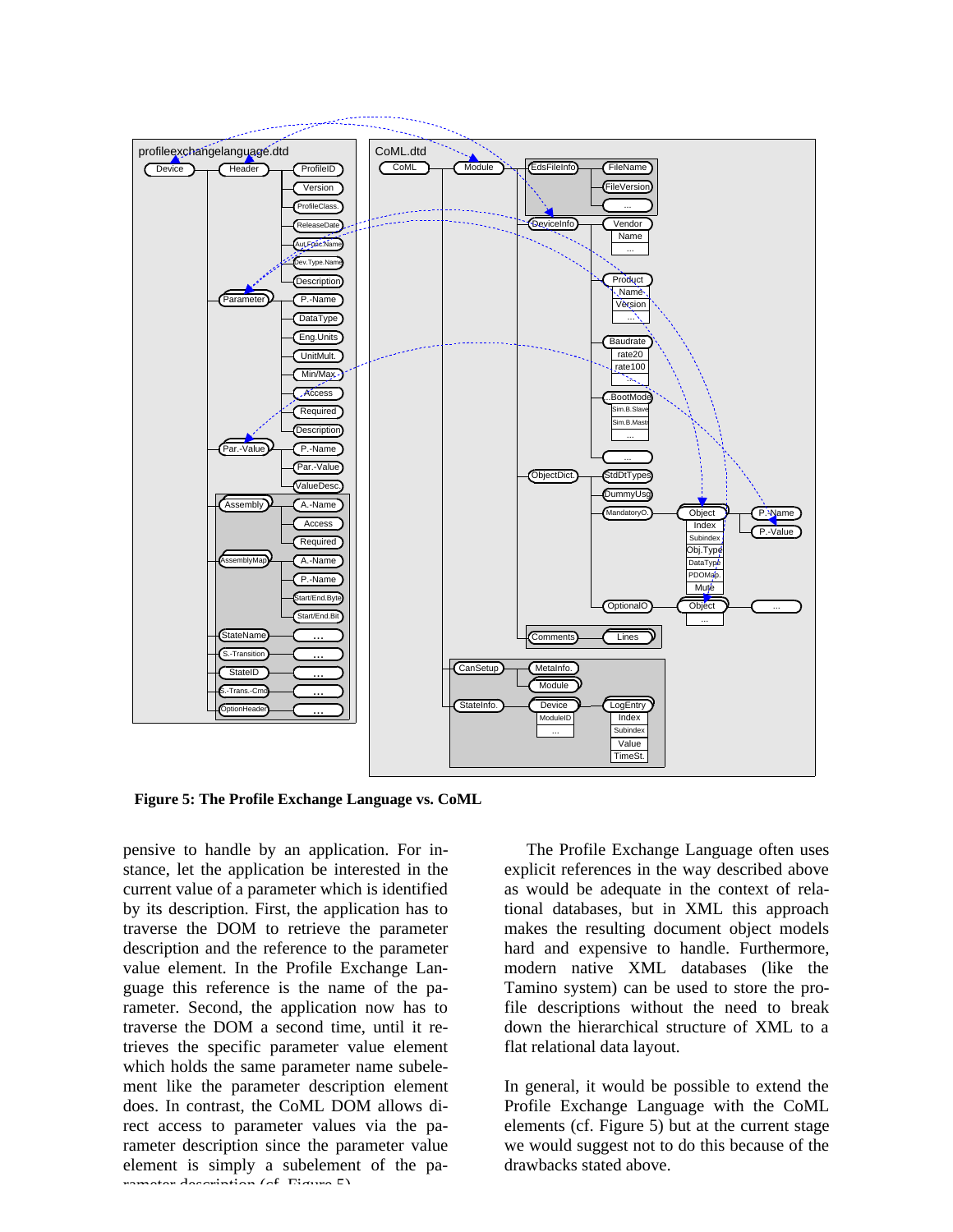## **7. Related Work**

The OPC Foundation (www.opcfoundation. org) announced in December 1999 that it plans to publish XML schema for OLE for Process Control (OPC) to improve business-tobusiness and business-to-consumer computing [10]. OPC enables applications to retrieve process data using standardized Component Object Model (COM) interfaces. OPC is inherently restricted to the Windows operating system and is usually addressed by Microsoft Visual Basic or ActiveX applications.

Wollschlaeger [14] discusses the general advantages of describing fieldbus devices with general modeling languages and presents some DTD declarations to describe CANopen device profiles. Issues like monitor configuration or process data representation are not discussed.

## **8. Summary**

XML is a standardized means to represent structured data in a platform and (programming) language independent way. The software industry offers a rapidly growing number of XML tools and programming libraries for all kinds of appliances resulting in an improved manageability and interchangeability of the data.

The CANopen Markup Language provides a means for representing CAN related data in XML. CoML documents can be processed, analyzed, and visualized with dedicated CoML tools or general purpose XML tools. CoML documents are used to represent CAN device profiles, system setup information, process data, and access context related data for system monitoring and remote access facilities.

The EDS2CoML translator can be used to automatically generate CoML device profile representations from EDS information or to generate EDS files from CoML information.

The CanInvestigator component autonomously creates customizable parameter images of (running) CANopen systems by creating corresponding CoML documents. These documents can be stored in XML databases or transferred via a network for remote maintenance and management purposes.

## **References**

- [1] D. Bühler, G. Nusser, G. Gruhler, W. Küchlin: "A Java Client/Server System for Accessing Arbitrary CANopen Fieldbus Devices via the Internet", South African Computer Journal, No. 24, Nov. 1999, p. 239 - 243, ISSN: 1015-7999.
- [2] D. Bühler, G. Nusser: "The Java CAN API - A Java Gateway to Fieldbus Communication", Proceedings of the 3rd IEEE Workshop on Factory Communication Systems (WFCS 2000), Sep. 2000, Porto, Portugal, IEEE Computer Society Press (to appear).
- [3] D. Bühler: "The CANopen Markup Language - Representing Fieldbus Data with XML", Proceedings of the IEEE International Conference on Industrial Electronics, Control and Instrumentation (IECON 2000), Oct. 2000, Nagoya, Japan, IEEE Computer Society Press (to appear).
- [4] D. Bühler, W. Küchlin: "Remote Fieldbus System Management with Java and XML", Proceedings of the IEEE International Symposium on Industrial Electronics (ISIE 2000), Dec. 2000, Puebla, Mexico, IEEE Computer Society Press (to appear).
- [5] D. Bühler: "The CoML DTD", http://www-sr.informatik.unituebingen.de/CanInsight/CoML.dtd
- [6] CAN in Automation e.V.: "Electronic Data Sheet Specification for CANopen", CiA Work Draft 306, Revision 0.3, Sep. 1999, Erlangen, Germany http://www.can-cia.de
- [7] CAN in Automation e.V.: "CMS Data Types and Encoding Rules", CiA DS202-3, Feb. 1996, Erlangen, Germany http://www.can-cia.de
- [8] Icon Informations Systeme GmbH, XML Spy, http://www.ymleny.com